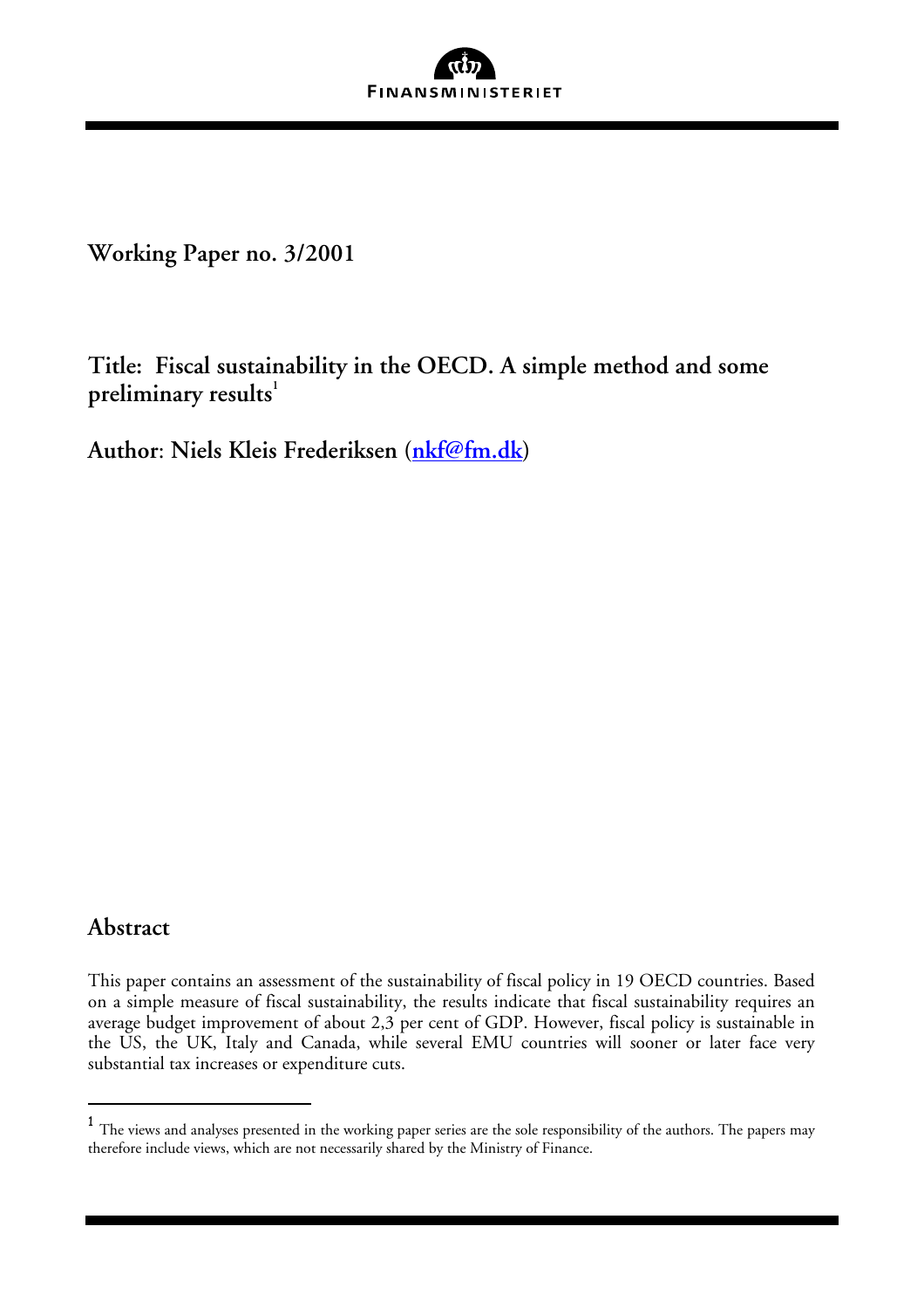#### **1. Introduction**

The purpose of this paper $^2$  is to assess the sustainability of fiscal policy in 19 OECD countries. Thus, in section 2, we develop a simple measure of fiscal sustainability. The approach involves an assessment of the long-term change in the primary surplus combined with the assumption that the gradual impact of demographic change on government finances can be described by a simple measure of the speed of adjustment. Given these two parameters, the required rate of current fiscal consolidation may be found and compared to the current, structural budget surplus. Also, an adjustment is carried out for the average deviation between the actual and structural surplus over the business cycle.

Our preliminary<sup>3</sup> results indicate that, on a GDP-weighted basis, the 19 OECD countries considered should be running surpluses which amount to approximately 2,2 per cent of GDP on average for fiscal policy to be sustainable. Actual policies, in contrast, imply an average structural deficit of 0,1 percent of GDP in 2000. Sustainability accordingly requires an average budget improvement of about 2,3 percent of GDP.

The conclusion is therefore that OECD countries face substantial challenges in terms of speeding up fiscal consolidation. A sustainable fiscal scenario requires an almost complete elimination of government gross debt, which is currently standing at 73 per cent of GDP. The sustainable scenario thus implies a long-term debt reduction of about 65 per cent of GDP.

However, this overall picture covers substantial variation between member countries. Specifically, fiscal policy is solidly sustainable in the US, the UK, Italy and Canada. In contrast, several EMU countries will sooner or later face very substantial tax increases or expenditure cuts unless other means - such as, e.g., increased labor force participation - can be employed to improve the structural government budget balance.

## **2. A Simple Index of Fiscal Sustainability**

In this section we develop some simple algebraic expressions which are in turn used in section 3 to assess fiscal sustainability. In addition to facilitating the quantitative analysis, the formulas also provide an intuitive understanding of what fiscal sustainability involves.

The starting point is the government intertemporal budget constraint (1) stating that the present value of current and future primary surpluses, expressed in per cent of GDP and discounted at the growth adjusted market rate of return, must at least be equal to outstanding government liabilities. That is,

(1) 
$$
\int_{s=t}^{\infty} p_s e^{-(i-\gamma)(s-t)} ds \ge b_t
$$

l

where  $p_i$  is the time *s* primary surplus,  $b_i$  is initial government debt, while *i* is the nominal rate of interest and  $\gamma$  the nominal GDP growth rate. To keep things simple, we assume that the nominal rates of growth and interest are constant through time.

 $2$  The work in this paper was completed in april 2001

<sup>&</sup>lt;sup>3</sup> Since no account is taken of the consequences of private pensions in this version, except in the case of Denmark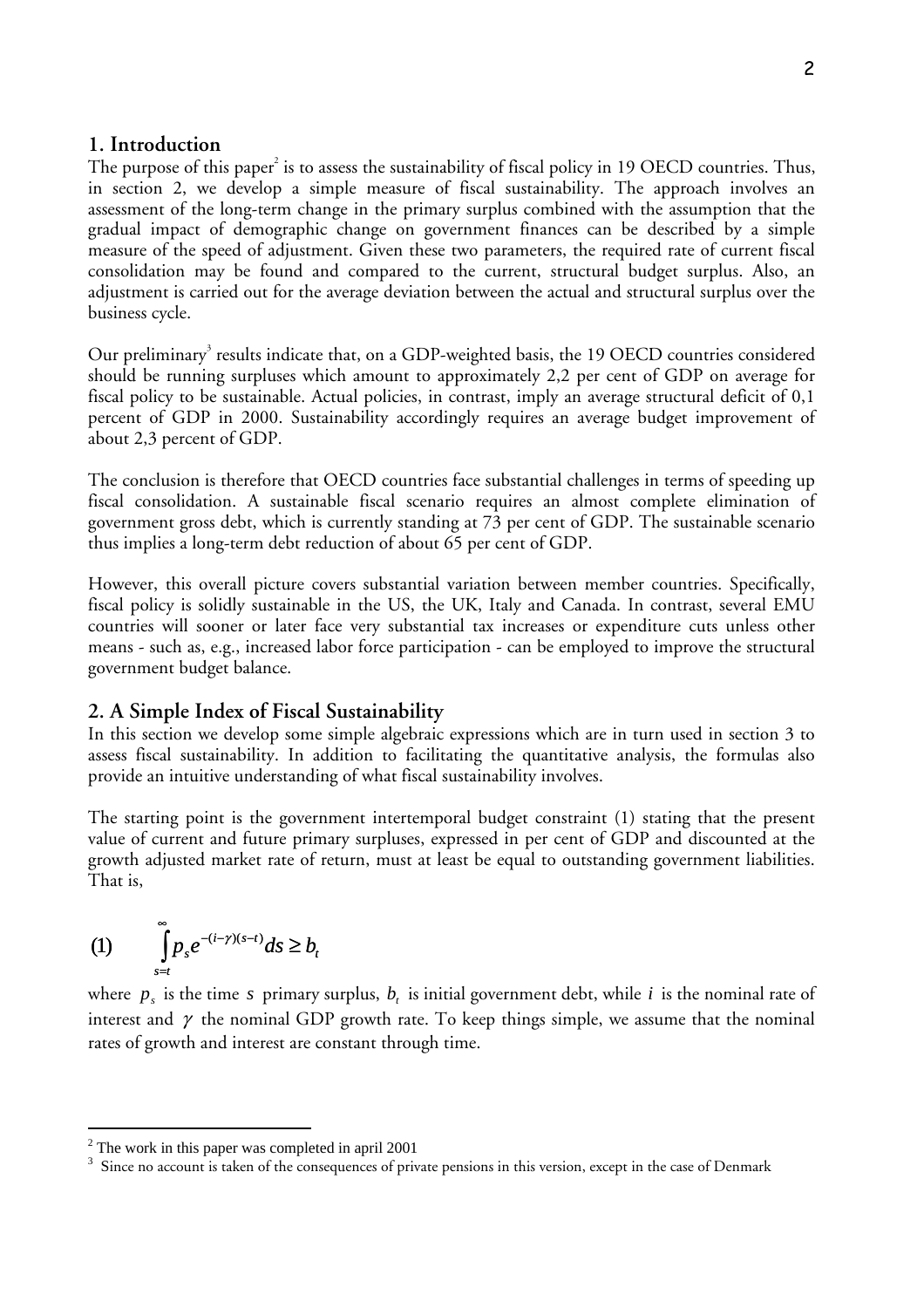A sustainable fiscal policy is one that just satisfies the constraint in (1). Hence, sustainability implies a sequence of primary surpluses,  $\left\{p_{s}^{*}\right\}_{s=t}^{s\rightarrow\infty}$  $p_{s}^{*}\int_{s=t}^{s\rightarrow\infty}$ , that fulfils

(2) 
$$
\int_{s=t}^{\infty} p_s^* e^{-(i-\gamma)(s-t)} ds = b_t
$$

The index of fiscal sustainability, which we denote  $\sigma$ , may then be defined as the difference between the actual, time *t* primary surplus and the primary surplus required for sustainability, i.e.

$$
(3) \qquad \sigma \equiv p_t - p_t^*
$$

In order to derive a simple expression for the sustainable primary surplus, we assume that future changes in government net tax receipts take a particularly simple form. Specifically, we consider the case where

$$
(4) \qquad p_s = p_t - (1 - e^{-\lambda(s-t)})\Delta \overline{p}
$$

Hence, in the long term, the primary surplus declines by  $\Delta \bar{p}$ . This change comes about gradually and the speed of (exponential) adjustment is described by the parameter  $\lambda$ . These assumptions are convenient because they allow us to assess fiscal sustainability by simply assuming reasonable values of ∆*p* and λ capturing, respectively, the long run influence of demographic shifts on the government budget and, through the speed of adjustment, the time horizon involved. In the next section, we show how to chose these two parameters. Inserting (4) into (2) produces

(5) 
$$
\int_{s=t}^{\infty} p_s^* e^{-(i-\gamma)(s-t)} ds = \int_{s=t}^{\infty} [p_t^* - (1 - e^{-\lambda(s-t)}) \Delta \overline{p}] e^{-(i-\gamma)(s-t)} ds = b_t
$$

Making use of the standard formula for integrating the exponential function yields

(6) 
$$
\frac{p_i^*}{i - \gamma} - \left(\frac{1}{i - \gamma} - \frac{1}{i - \gamma + \lambda}\right) \Delta \overline{p} = b_i
$$

From this expression we now obtain the time *t* sustainable primary surplus as

(7) 
$$
p_t^* = (i - \gamma)b_t + \frac{\lambda}{i - \gamma + \lambda} \Delta \overline{p}
$$

Notice how a change in the growth adjusted rate of interest exerts offsetting effects on fiscal sustainability when net tax receipts are expected to decline. A higher rate of interest increases the cost of servicing outstanding government debt liabilities, but at the same time the required rate of fiscal consolidation is reduced because the present value of future spending increases drops. Combining (3) and (7) then gives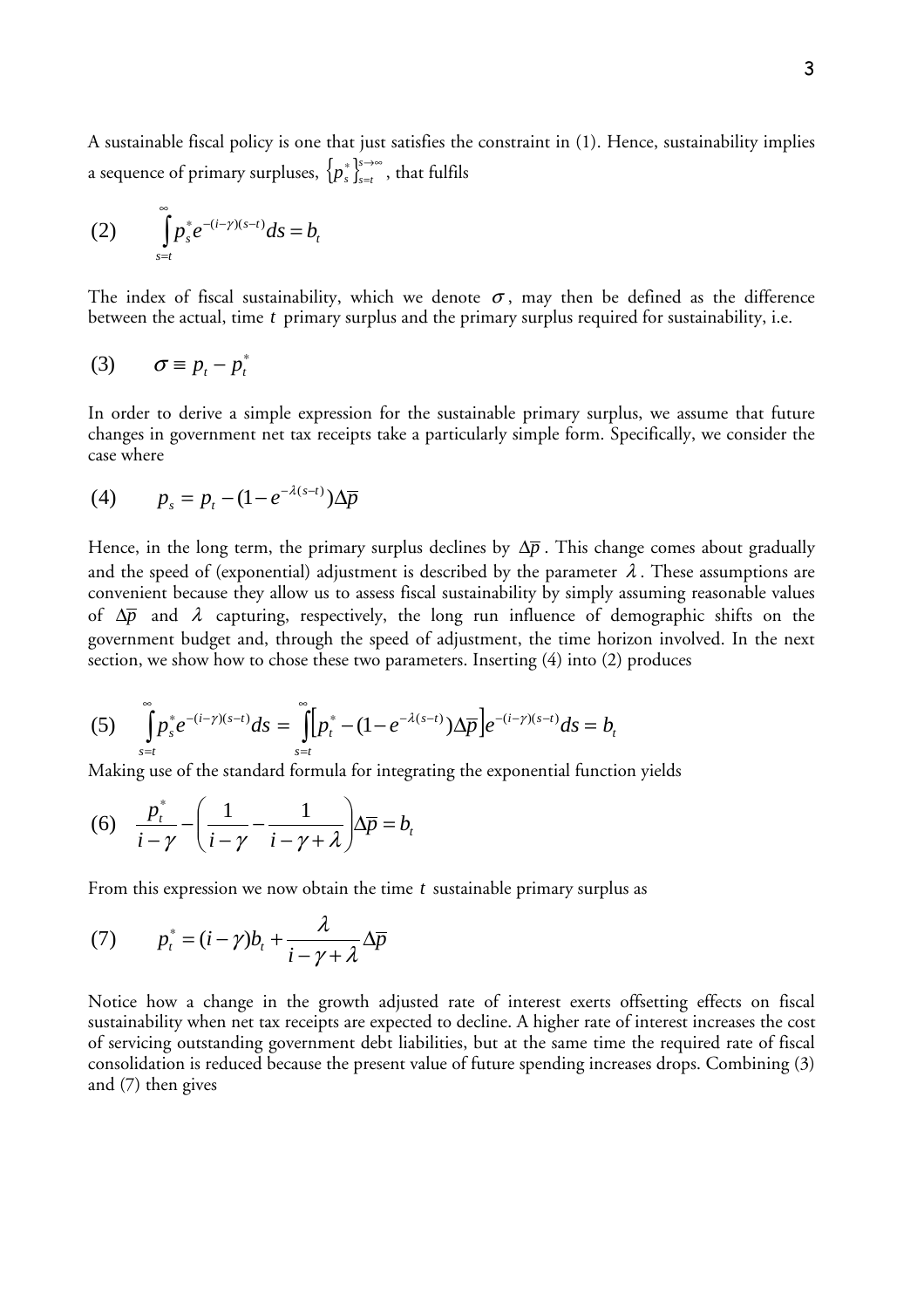(8) 
$$
\sigma = p_t - \left\{ (i - \gamma)b_t + \frac{\lambda}{i - \gamma + \lambda} \Delta \overline{p} \right\}
$$

Factoring out the growth-adjusted rate of return in equation (7) produces

$$
(9) \qquad p_t^* = (i - \gamma) \bigg[ b_t + \frac{\lambda}{i - \gamma + \lambda} \frac{\Delta \overline{p}}{i - \gamma} \bigg]
$$

Equation (9) is useful, because it shows how the required primary surplus may be decomposed into the burden associated with explicit debt and "debt" associated with the future net revenue consequences of current expenditure and tax policies. The latter is computed as the annuity value of the long-term change in the primary surplus times the adjustment factor reflecting the gradual buildup of fiscal pressure. We make use of that decomposition in the next section.

Perhaps more conveniently, we can express the index of fiscal sustainability in terms of the current budget surplus. The current government budget surplus is defined by

$$
(10) \t st \equiv p_t - ib_t
$$

Using this definition we find the sustainable current surplus as

(11) 
$$
s_t^* = -\gamma b_t + \frac{\lambda}{i - \gamma + \lambda} \Delta \overline{p}
$$

An alternative expression for the index of fiscal sustainability is accordingly

(12) 
$$
\sigma \equiv s_t - s_t^* = \left\{ s_t + \gamma b_t \right\} - \frac{\lambda}{i - \gamma + \lambda} \Delta \overline{p}
$$

We will refer to the terms in curly brackets as "actual rate of fiscal consolidation", and it denotes the time *t* reduction in the outstanding stock of (explicit) government liabilities, measured in percent of GDP. This reduction reflects the surplus of tax receipts over total expenditures *plus* the erosion of government net debt liabilities implied by nominal GDP growth.

The last term on the right hand side is the "required rate of fiscal consolidation", and it reflects the expected long-term change in government net tax receipts as well as the speed at which this change occurs. The index of fiscal sustainability is then computed by simply comparing actual and required fiscal consolidation.

Finally, we may use these equations to find a simple expression for the long-term change in government debt implied by fiscal sustainability. Once the economy settles in a new steady state, the primary surplus just suffices to keep government debt constant as a share of GDP, i.e.

$$
(13) \t p_{ss}^* = (i - \gamma)b_{ss}
$$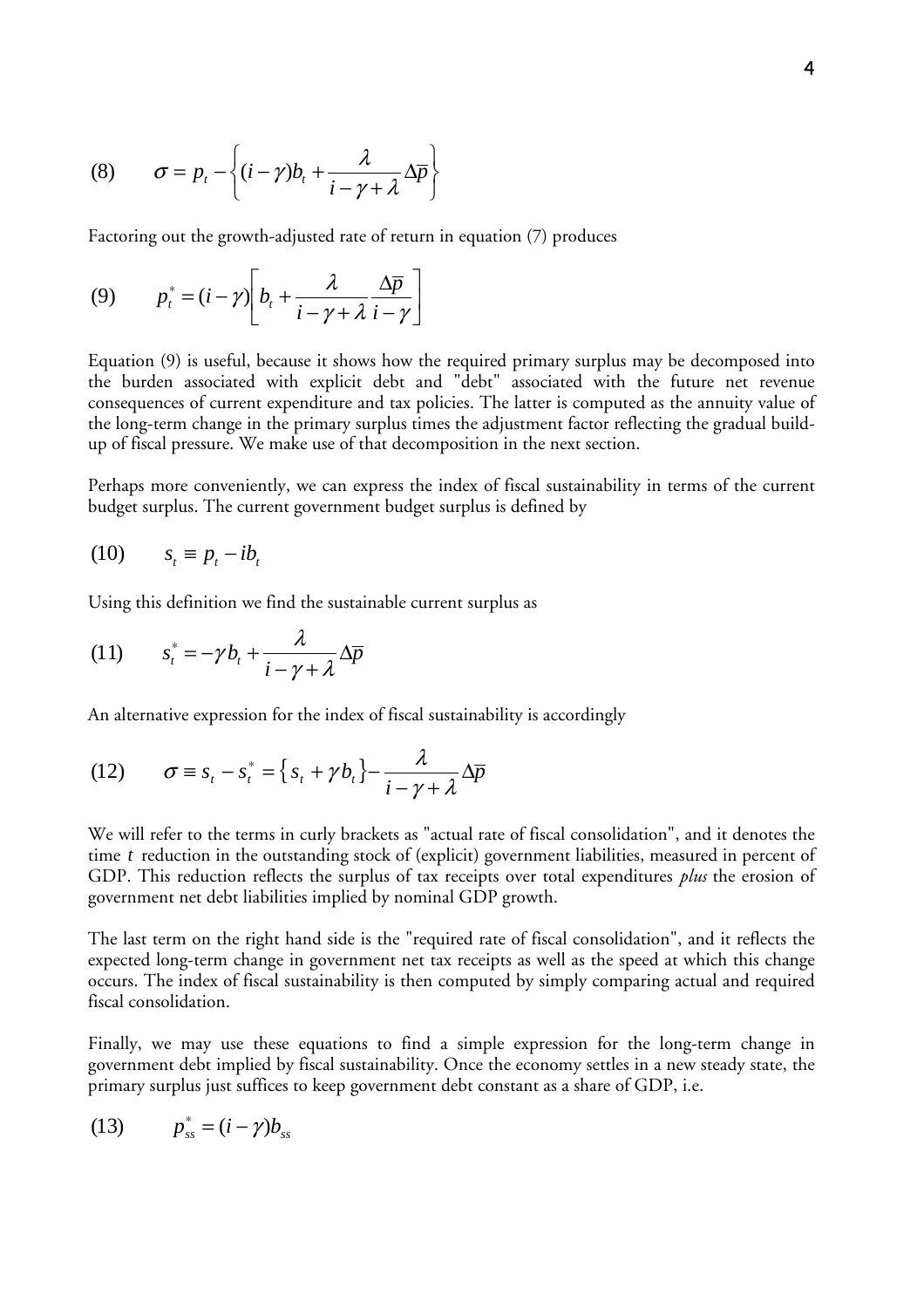Given the assumed time path of changes in the primary surplus, we may alternatively write

(14) 
$$
p_{ss}^* = p_t^* - \Delta \overline{p} = (i - \gamma)b_t + \frac{\lambda}{i - \gamma + \lambda} \Delta \overline{p} - \Delta \overline{p} = (i - \gamma)b_t - \frac{i - \gamma}{i - \gamma + \lambda} \Delta \overline{p}
$$

Combining equations (13) and (14) yields

(15) 
$$
b_{ss} - b_t = -\frac{\Delta \overline{p}}{i - \gamma + \lambda}
$$

This expression states that the long-run required debt reduction is equal to the projected change in the primary surplus divided by the sum of the growth-adjusted cost of government debt and the speed of adjustment.

Equations (1) through (15) imply two alternative methods for assessing fiscal sustainability. Using equation (8), one way to proceed is to compare the actual primary surplus with the required primary surplus, which in turn by equation (9) may be thought as the "comprehensive debt burden" associated with explicit debt obligations as well as those implicit in the current fiscal program. Alternatively, we may apply equation (12) and compare actual fiscal consolidation to the required rate of consolidation reflecting the projected future decrease in the primary surplus.

In the next section, we consider both of these measures. In principle, of course, they should yield identical results to the extent that the assumed constant rate of interest is a good approximation to the return on current government financial assets and liabilities and provided the implied asset income flows are adequately accounted for in the government financial balance.

#### **3. Results**

In this section we apply equations (8), (9), (12) and (15) in order to assess fiscal sustainability in 19 OECD countries. The results reported in this section are based on a variety of sources. The current fiscal stance - i.e. net government debt liabilities and budget surpluses - are from OECD Economic Outlook 68, December 2000. We use the OECD definition of net government liabilities as the appropriate measure of public debt.

The budgetary consequences of pension expenditures are from the EU Commission. Pension expenditures are summarily adjusted for taxes. The projected increase in government consumption is based on OECD data.

We use budget data for 2000. Since several EU member countries - including Germany and France have recently legislated tax reform and other measures implying a more lax fiscal stance, our picture of fiscal sustainability will tend to be too optimistic. On the other hand, in this preliminary version, we make no correction for the budgetary consequences of private pensions etc., except in the case of Denmark. This tends to imply an overestimate of the long-term fiscal pressure, especially in countries with effective consumption tax treatment of institutional savings and significant pension and life insurance assets. However, as a first approximation, it may not be unreasonable to assume that these two sources of bias offset each other at least at the OECD level.

Throughout, a common nominal GDP growth rate of 4 per cent is assumed, while a nominal market rate of interest equal to 6 per cent is used. The growth-adjusted rate of return is accordingly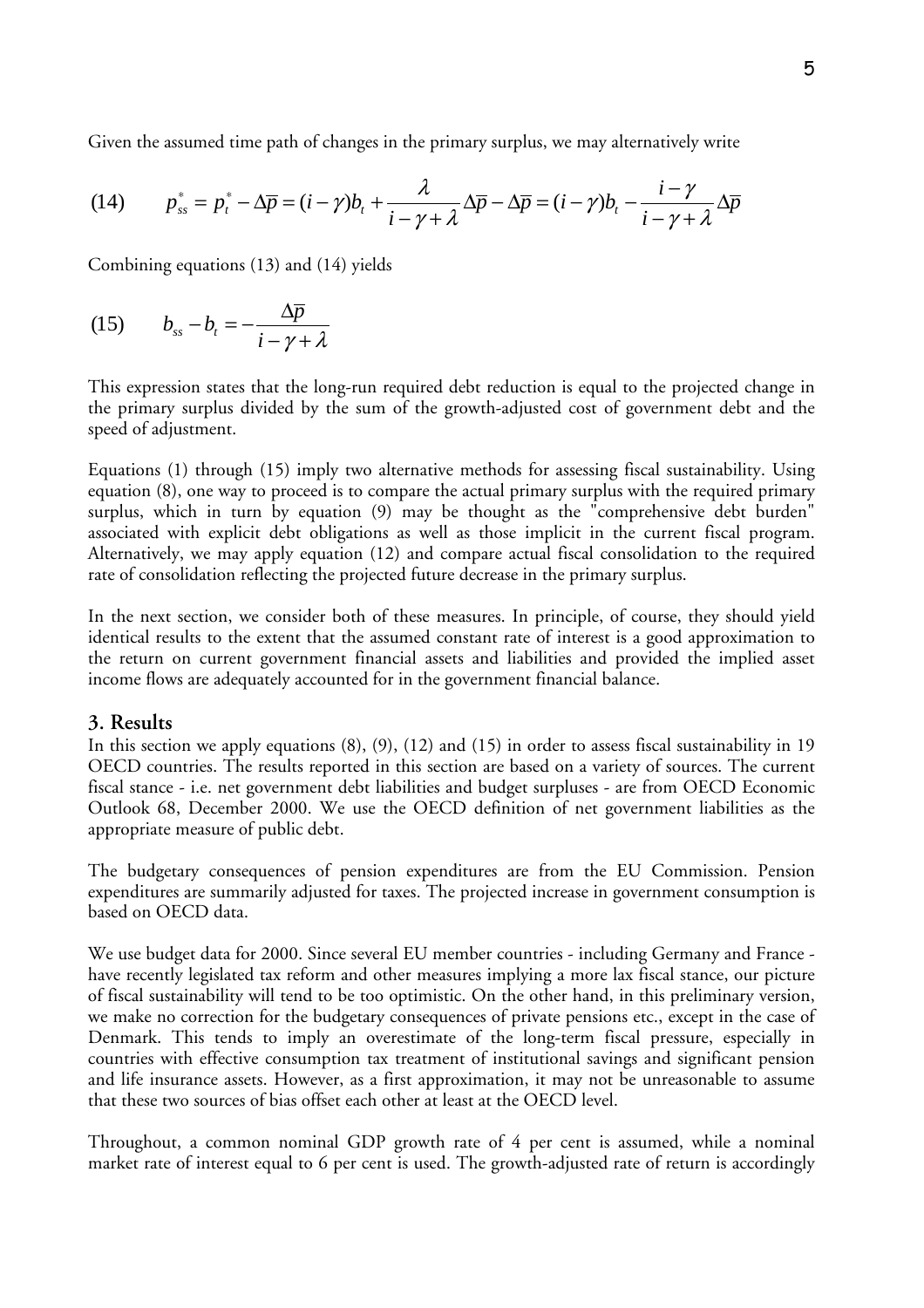2 per cent. At the end of this section, we perform a sensitivity analysis in order to highlight how interest rate changes - and hence, e.g., the monetary policy of the ECB - affect the long-term fiscal outlook.

We focus next on how to select the speed of adjustment, λ . *Figure 1* below displays the projected change in the general government primary surplus in Denmark from 1998 to 2100. As indicated by the thin curve, the time path of primary surpluses may be fairly accurately approximated by assuming a speed of adjustment of 6 per cent. Computing the implied present value of the changes in net tax receipts yields 172,6 percent of GDP for the former method and 175,9 percent in the simple model case. I.e., the present value of the annual deviations between the two methods cancels out to a very large extent.<sup>4</sup>

Below we use an adjustment speed of 6 per cent for all countries. This is done to simplify the computations. Of course one could approximate country specific values of  $\lambda$ , but it does not seem obvious that our maintained working hypothesis with respect to a common value of  $\lambda$  is a significant source of bias.





*Note:* In the exponential case, the key parameters are chosen to match the time path of the estimated change in the general government primary surplus. This requires setting  $\lambda = 6$  percent and  $\Delta \bar{p} = 4.6$  percent of GDP. The estimated impact on the primary surplus corresponds to the numbers published in Ministry of Finance (2000), augmented by the supplementary labor market pension scheme (ATP) for which a forecast was provided by the Ministry of Economic Affairs.

l

<sup>&</sup>lt;sup>4</sup> The numbers reported here are slightly different from the implicit debt shown in table 3. The reason is that the above present values are computed in discrete time, whereas the equations in section 1, and therefore the results in the tables, are based on continuous time expressions.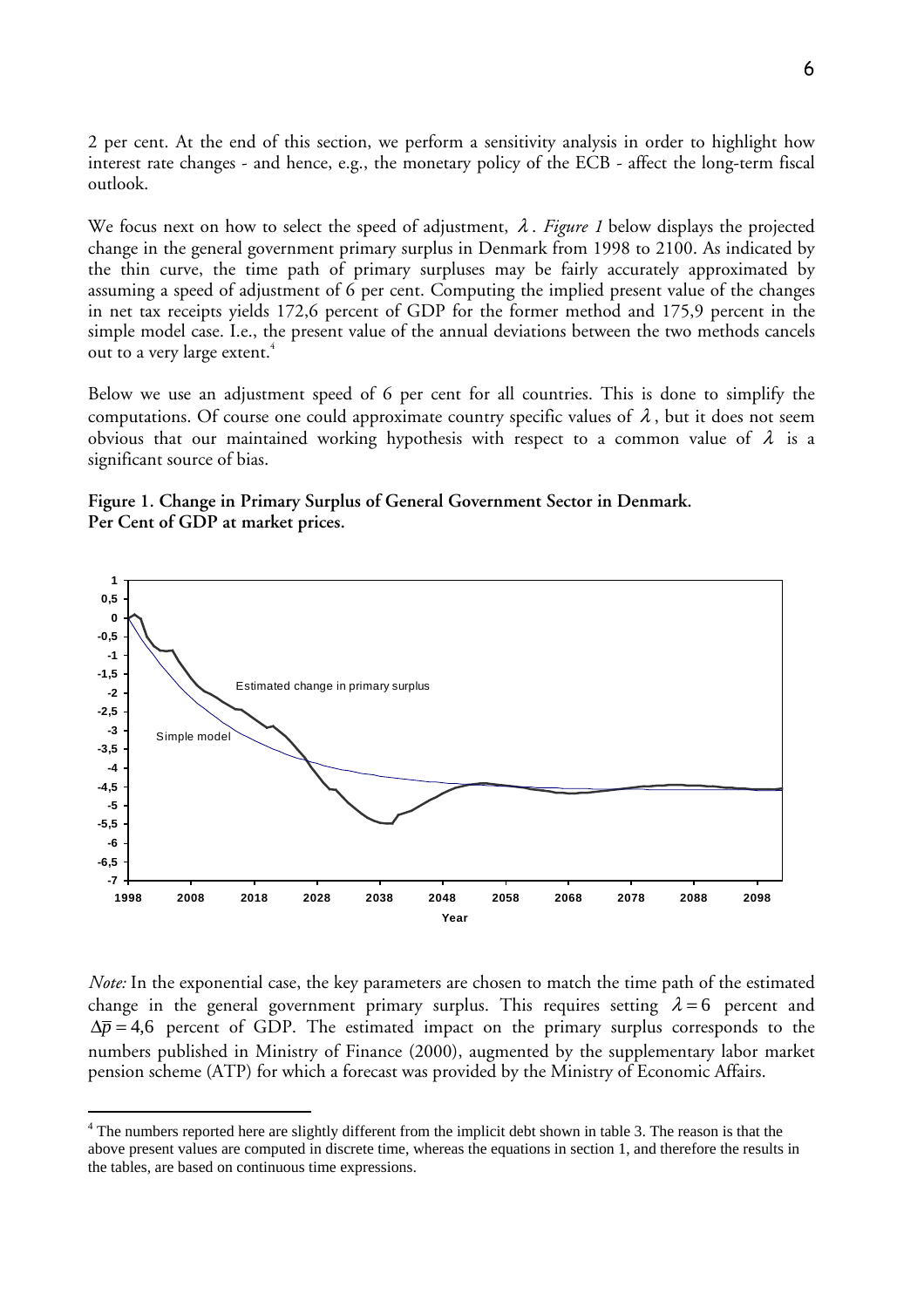Before turning to a detailed examination of fiscal sustainability, it is useful to consider the "rules of thumb" presented in *table 1*. The numbers are calculated using equations (9), (12) and (15) and show, first, the implicit government net debt obligations associated with a 1 per cent of GDP long run decline in the primary surplus. With the assistance of equation (9), we see that this is equivalent in terms of the required primary surplus to a 38 per cent of GDP increase the outstanding stock of explicit government net debt.

Second, by equation (9), a 1 per cent of GDP long run decline in the primary surplus that kicks in with the 6 per cent speed of annual adjustment requires a current rate of fiscal consolidation equal to 0,75 per cent of GDP under a sustainable fiscal policy.

Third, the parameter values we use below imply that, as equation (15) says, the long-term government debt reduction under a sustainable fiscal strategy is 12,5 times the long-term budget impact. Hence, a country facing, say, a 5 per cent of GDP decline in the primary surplus - which in fact is quite close to the GDP-weighted OECD average - should aim at cutting government debt by slightly more than 60 per cent.

| (Per cent of GDP per one)  |
|----------------------------|
| percentage point long term |
| change in primary surplus) |
| 37.5                       |
| 0,75                       |
| 12.5                       |

*Table 2* shows the results based on the current structural surplus, i.e. equation (12). The index of fiscal sustainability is computed by subtracting the required rate of fiscal consolidation from the adjusted structural surplus. The adjustments carried out capture both the dilution of the debt burden due to nominal growth and the average deviation between the structural and the actual surplus.

In 2000 the average structural budget deficit is equal to 0,1 percent of GDP. I.e., this is the budget deficit that would arise at full employment. It would also be equal to the average budget deficit over the business cycle if fluctuations were symmetric. However, perhaps due to e.g. asymmetric price rigidities, downturns tend to be more persistent than expansions. And this must be taken into account when fiscal sustainability is assessed. For the OECD countries as a whole, the average annual deviation between the actual end structural budget deficit amount to 0,24 per cent of GDP, but not surprisingly – the deviation is much larger for the EMU countries than for the US, and in between these extremes for the remaining countries.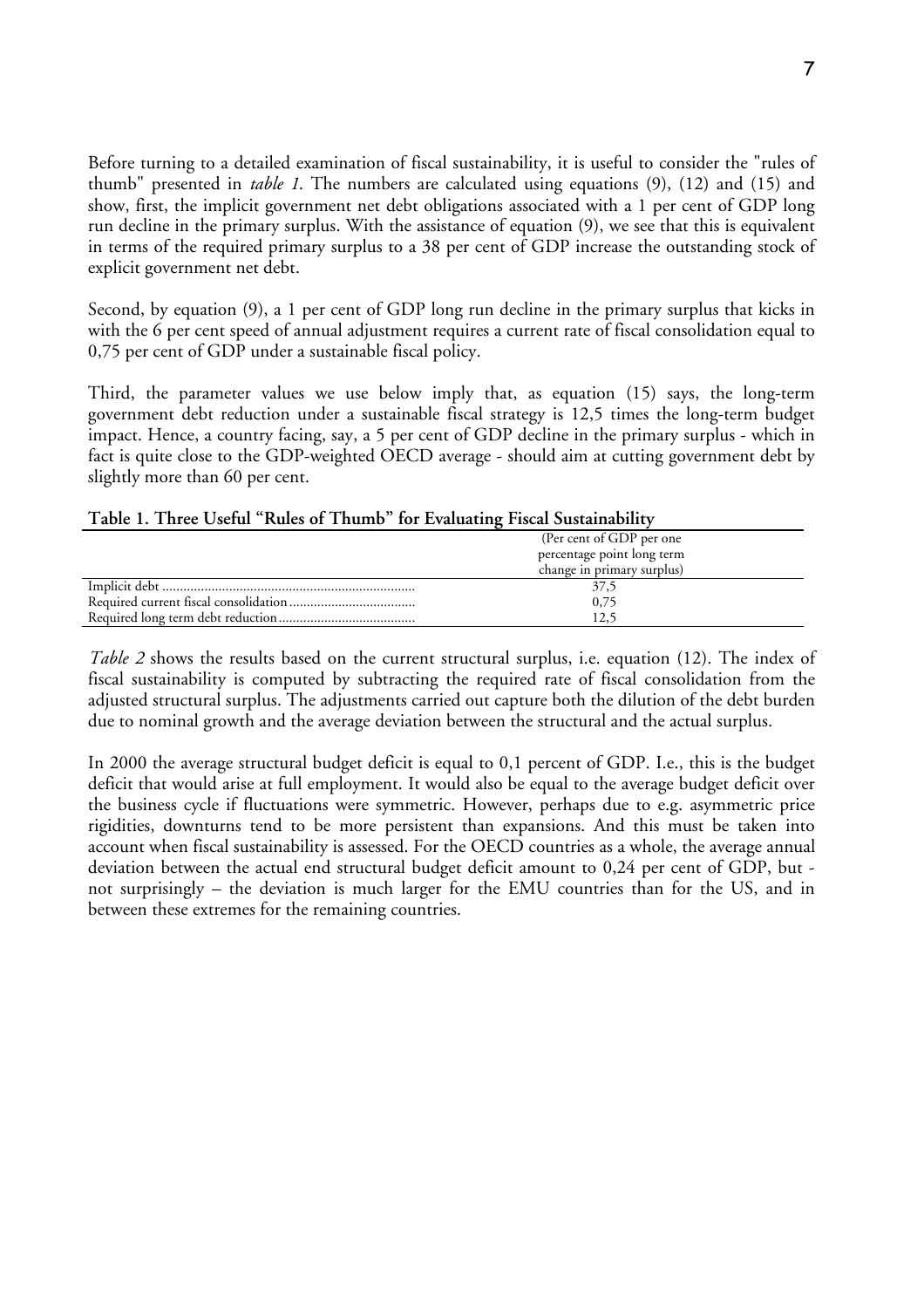| =vvv.                |            |                         |            |            |          |      |                                              |       |            |                |
|----------------------|------------|-------------------------|------------|------------|----------|------|----------------------------------------------|-------|------------|----------------|
|                      | Structural | Average                 | Growth     | Adjusted   |          |      | Long term impact on primary balance Required |       |            | Fiscal         |
|                      | Budget     | Deviation <sup>2)</sup> | adjustment | structural | Pensions | Govt | Other <sup>1</sup>                           | Total | structural | sustainability |
|                      | Balance    |                         |            | balance    |          | cons |                                              |       | balance    |                |
| Australia            | 0,60       | $-0,25$                 | 0,45       | 0,80       | 2,25     | 2,50 | 0,00                                         | 4,75  | 3,56       | $-2,76$        |
| Austria              | $-1,70$    | $-0,48$                 | 1,93       | $-0,26$    | 1,22     | 3,00 | 0,00                                         | 4,22  | 3,16       | $-3,42$        |
| Belgium              | 0,30       | $-0,48$                 | 4,07       | 3,89       | 2,91     | 3,00 | 0,00                                         | 5,91  | 4,43       | $-0,54$        |
| Canada               | 2,10       | $-0,32$                 | 2,68       | 4,46       | 2,55     | 2,50 | 0,00                                         | 5,05  | 3,79       | 0,68           |
| Denmark              | 2,50       | $-0,38$                 | 1,08       | 3,20       | 2,55     | 3,00 | -0,94                                        | 4,61  | 3,46       | $-0,26$        |
| Finland              | 3,90       | $-0,48$                 | $-1,22$    | 2,20       | 3,76     | 3,00 | 0,00                                         | 6,76  | 5,07       | $-2,87$        |
| France               | $-1,60$    | $-0,48$                 | 1,71       | $-0,38$    | 3,01     | 3,00 | 0,00                                         | 6,01  | 4,51       | $-4,88$        |
| Germany              | $-0,70$    | $-0,48$                 | 1,67       | 0,48       | 3,44     | 3,00 | 0,00                                         | 6,44  | 4,83       | $-4,35$        |
| Greece               | $-0,60$    | $-0,48$                 | 4,11       | 3,02       | 3,20     | 3,00 | 0,00                                         | 6,20  | 4,65       | $-1,63$        |
| Ireland              | 4,10       | $-0,48$                 | 1,49       | 5,11       | 3,96     | 3,00 | 0,00                                         | 6,96  | 5,22       | $-0,11$        |
| Italy                | $-0,60$    | $-0,48$                 | 3,99       | 2,91       | 0,27     | 3,00 | 0,00                                         | 3,27  | 2,45       | 0,46           |
| Japan                | $-5,20$    | $-0,24$                 | 1,74       | $-3,69$    | 4,59     | 3,00 | 0,00                                         | 7,59  | 5,69       | $-9,39$        |
| Netherlands          | $-0,10$    | $-0,48$                 | 1,79       | 1,21       | 4,68     | 3,00 | 0,00                                         | 7,68  | 5,76       | $-4,55$        |
| Norway <sup>3)</sup> | $-1,40$    | $-0,38$                 | $-2,22$    | $-4,00$    | 2,40     | 3,00 | 0,00                                         | 5,40  | 4,05       | $-8,05$        |
| Portugal             | $-2,00$    | $-0,48$                 | 2,24       | $-0.25$    | 4,45     | 3,00 | 0,00                                         | 7,45  | 5,58       | $-5,83$        |
| Spain                | $-0,10$    | $-0,48$                 | 1,72       | 1,14       | 7,47     | 3,00 | 0,00                                         | 10,47 | 7,85       | $-6,71$        |
| Sweden               | 2,70       | $-0,38$                 | 0,08       | 2,40       | 0,97     | 3,00 | 0,00                                         | 3,97  | 2,98       | $-0,57$        |
| UK                   | 2,40       | $-0,38$                 | 1,30       | 3,33       | $-0,76$  | 3,00 | 0,00                                         | 2,24  | 1,68       | 1,64           |
| <b>USA</b>           | 1,70       | 0,00                    | 1,73       | 3,43       | 2,00     | 2,00 | 0,00                                         | 4,00  | 3,00       | 0,43           |
| Average              | 0,33       | $-0,40$                 | 1,60       | 1,53       | 2,89     | 2,89 | $-0,05$                                      | 5,74  | 4,30       | $-2,78$        |
| GPD-wghtd            | $-0,06$    | $-0,24$                 | 1,84       | 1,54       | 2,62     | 2,57 | $-0,01$                                      | 5,18  | 3,89       | $-2,34$        |
| average              |            |                         |            |            |          |      |                                              |       |            |                |

**Table 2. Fiscal Sustainability in 19 OECD Countries. Current Surplus Method. Per Cent of GDP in 2000.** 

*Sources:* OECD Economic Outlook 68, december 2000, EU Commission and Ministry of Finance

*Notes:* 1) Includes the future budgetary impact of current legislation, private pensions and other factors such as, e.g., natural resource tax revenues. In the current version this adjustment is carried out for Denmark only.

2) Average deviation between structural and actual surplus over the period 1982-2000. The EMU average is used for member countries while the EU average is used for remaining European countries.

3) The results reported in the table does not take into account petroleum tax revenue etc.

The current effective rate of fiscal consolidation is approximately 1,5 percent of GDP on average. However, the required rate is 3,9 percent of GDP. As table 2 shows, the structural budget shortfall from a sustainability viewpoint is therefore 2,3 percent of GDP.

This average covers substantial differences between countries. Thus, the fiscal policies of the US, the UK, Italy and Canada are sustainable. By far the most favorable position is that of the UK. Given the fairly modest long-term budgetary impact of ageing, as well as the current budget surplus, the UK government could cut taxes by 1,5 per cent of GDP without jeopardizing the financing of welfare state programs in the long run.

A group of countries including Greece, Belgium, Sweden, Denmark and Ireland face moderate sustainability problems requiring fiscal adjustment in the order of magnitude 0,1-0,5 per cent of GDP.

Among the remaining countries, including the majority of the Euro countries and Japan, several face very substantial problems. Even before the recent significant tax cuts in Germany and France, these countries would have to increase net taxes by 4,5-5 percent of GDP in order for fiscal policy to be sustainable. In particular, the recent focus on the fiscal stance in Ireland seems quite misplaced in the light of the huge fiscal imbalances appearing in other EMU member countries.

Cyclical inflexibility, as indicated by the average deviation between structural and actual deficit, accounts for about one-tenth of the weighted average sustainability gab. Hence, improving the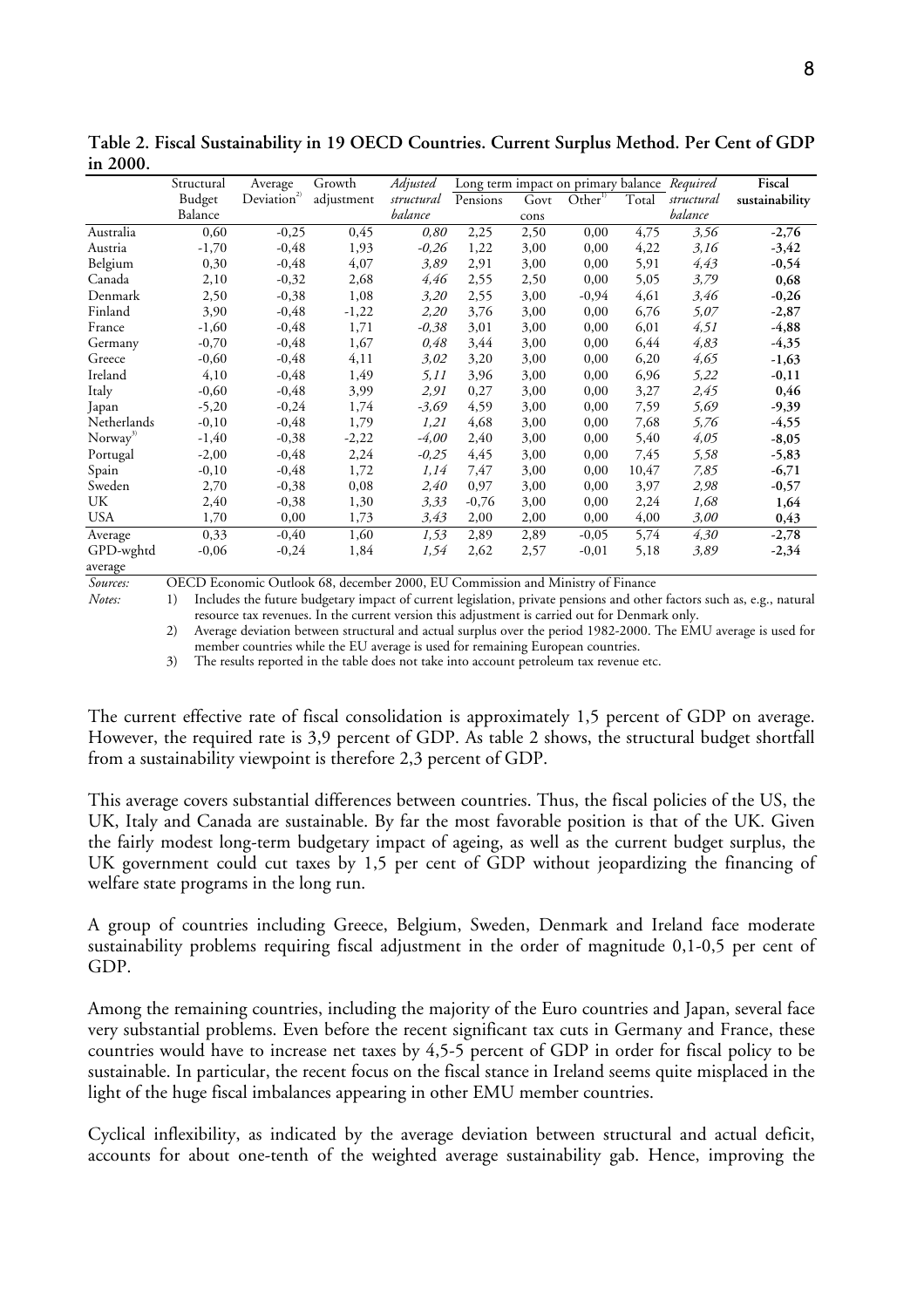functioning of labor markets would make a - perhaps overlooked - contribution to the long term solvency of fiscal programs through reducing cyclical asymmetries.

Alternatively, fiscal sustainability may be evaluated using the primary surplus, i.e. equation (8). This is done in *table 3*. Although the numbers change somewhat, the overall picture is remarkably similar. The differences between the two alternative ways of computing  $\sigma$  are shown in *table 4*.

GDP-weighted average government net debt liabilities are 46 per cent of GDP in 2000. However, the implicit debt obligations reflecting the future budgetary consequences of current legislation, amount to 194 per cent of GDP. "Official" net debt thus amounts to only one-fifth of the effective debt burden and hence the required primary surplus.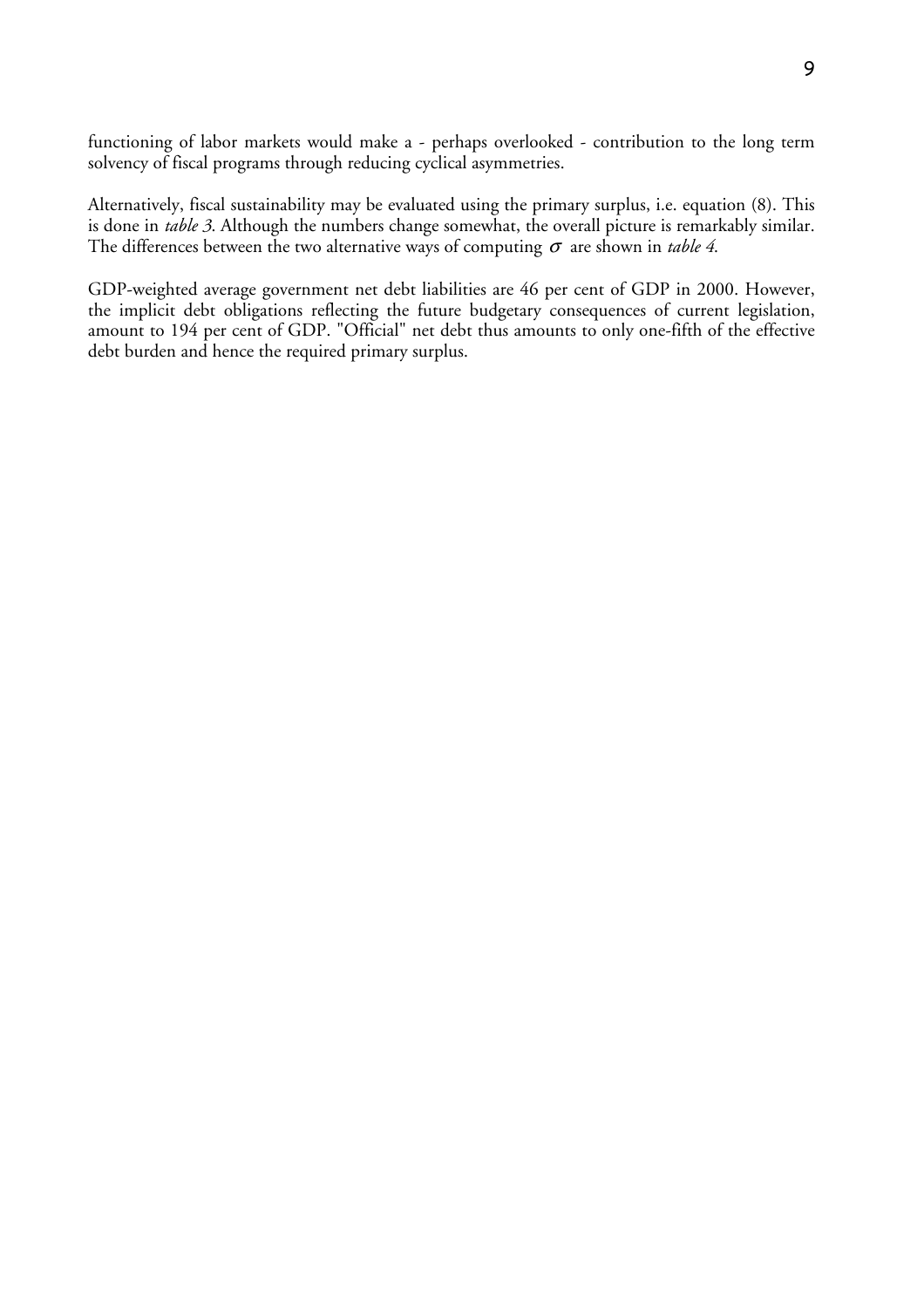|             | Actual  | Deviation  | Average   | Structural | Government net debt |          |        | Debt burden |          |       |                |
|-------------|---------|------------|-----------|------------|---------------------|----------|--------|-------------|----------|-------|----------------|
|             | primary | actual-    | deviation | primary    | Explicit            | Implicit | Total  | Explicit    | Implicit | Total | Fiscal         |
|             | balance | structural |           | balance    |                     |          |        |             |          |       | sustainability |
| Australia   | 2,30    | 0,30       | $-0,25$   | 1,75       | 11,20               | 178,13   | 189,33 | 0,22        | 3,56     | 3,79  | $-2,03$        |
| Austria     | 1,80    | 0,10       | $-0,48$   | 1,22       | 48,20               | 158,06   | 206,26 | 0,96        | 3,16     | 4,13  | $-2,91$        |
| Belgium     | 6,20    | $-0,40$    | $-0,48$   | 6,12       | 101,80              | 221,51   | 323,31 | 2,04        | 4,43     | 6,47  | $-0,35$        |
| Canada      | 6,60    | 0,40       | $-0,32$   | 5,88       | 67,10               | 189,38   | 256,48 | 1,34        | 3,79     | 5,13  | 0,75           |
| Denmark     | 4,70    | 0,20       | $-0,38$   | 4,12       | 26,90               | 172,99   | 199,89 | 0,54        | 3,46     | 4,00  | 0,12           |
| Finland     | 5,30    | 0,10       | $-0,48$   | 4,72       | $-30,40$            | 253,50   | 223,10 | $-0,61$     | 5,07     | 4,46  | 0,25           |
| France      | 1,50    | 0,20       | $-0,48$   | 0,82       | 42,70               | 225,30   | 268,00 | 0,85        | 4,51     | 5,36  | $-4,54$        |
| Germany     | 4,30    | 2,10       | $-0,48$   | 1,72       | 41,70               | 241,50   | 283,20 | 0,83        | 4,83     | 5,66  | $-3,95$        |
| Greece      | 6,20    | $-0,40$    | $-0,48$   | 6,12       | 102,70              | 232,50   | 335,20 | 2,05        | 4,65     | 6,70  | $-0,59$        |
| Ireland     | 5,80    | 1,50       | $-0,48$   | 3,82       | 37,30               | 261,00   | 298,30 | 0,75        | 5,22     | 5,97  | $-2,15$        |
| Italy       | 5,90    | 0,50       | $-0,48$   | 4,92       | 99,80               | 122,63   | 222,43 | 2,00        | 2,45     | 4,45  | 0,47           |
| Japan       | $-4,50$ | $-0,80$    | $-0,24$   | $-3,94$    | 43,60               | 284,63   | 328,23 | 0,87        | 5,69     | 6,56  | $-10,50$       |
| Netherlands | 4,90    | 1,70       | $-0,48$   | 2,72       | 44,80               | 288,00   | 332,80 | 0,90        | 5,76     | 6,66  | $-3,94$        |
| Norway      | 12,30   | 15,40      | $-0,38$   | $-3,48$    | $-55,50$            | 202,50   | 147,00 | $-1, 11$    | 4,05     | 2,94  | $-6,42$        |
| Portugal    | 1,70    | 0,50       | $-0,48$   | 0,72       | 55,90               | 279,23   | 335,13 | 1,12        | 5,58     | 6,70  | $-5,99$        |
| Spain       | 3,10    | $-0,20$    | $-0,48$   | 2,82       | 43,10               | 392,63   | 435,73 | 0,86        | 7,85     | 8,71  | $-5,90$        |
| Sweden      | 5,50    | 0,70       | $-0,38$   | 4,42       | 2,00                | 148,80   | 150,80 | 0,04        | 2,98     | 3,02  | 1,41           |
| UK          | 4,90    | 0,30       | $-0,38$   | 4,22       | 32,60               | 84,15    | 116,75 | 0,65        | 1,68     | 2,34  | 1,89           |
| <b>USA</b>  | 4,90    | 0,60       | 0,00      | 4,30       | 43,20               | 150,00   | 193,20 | 0,86        | 3,00     | 3,86  | 0,44           |
| Unweighted  |         |            |           |            |                     |          |        |             |          |       |                |
| average     | 4,39    | 0,90       | $-0,40$   | 2,79       | 39,93               | 215,07   | 255,01 | 0,80        | 4,30     | 5,10  | $-2,31$        |
| GPD-        |         |            |           |            |                     |          |        |             |          |       |                |
| weighted    |         |            |           |            |                     |          |        |             |          |       |                |
| average     | 3,23    | 0,80       | $-0,24$   | 2,48       | 46,04               | 194,42   | 240,46 | 0,92        | 3,89     | 4,81  | $-2,33$        |

**Table 3. Fiscal Sustainability in 19 OECD Countries. Primary Surplus Method. Per Cent of GDP in 2000.** 

**Table 4. Comparing the Two Methods. Per Cent of GDP in 2000.** 

| ັ                    | Current surplus | Primary surplus method | <b>Difference</b> |  |
|----------------------|-----------------|------------------------|-------------------|--|
|                      | method          |                        |                   |  |
| Australia            | $-2,76$         | $-2,03$                | $-0,73$           |  |
| Austria              | $-3,42$         | $-2,91$                | $-0,51$           |  |
| Belgium              | 0,54            | 0,35                   | 0,19              |  |
| Canada               | 0,68            | 0,75                   | $-0,07$           |  |
| Denmark              | $-0,26$         | 0,12                   | $-0,39$           |  |
| Finland              | $-2,87$         | 0,25                   | $-3,12$           |  |
| France               | $-4,88$         | $-4,54$                | $-0,34$           |  |
| Germany              | $-4,35$         | $-3,95$                | $-0,40$           |  |
| Greece               | $-1,63$         | $-0,59$                | $-1,04$           |  |
| Ireland              | $-0,11$         | $-2,15$                | 2,04              |  |
| Italy                | 0,46            | 0,47                   | $-0,01$           |  |
| Japan                | $-9,39$         | $-10,50$               | 1,12              |  |
| Netherlands          | $-4,55$         | $-3,94$                | $-0,61$           |  |
| Norway               | $-8,05$         | $-6,42$                | $-1,63$           |  |
| Portugal             | $-5,83$         | $-5,99$                | 0,15              |  |
| Spain                | $-6,71$         | $-5,90$                | $-0,81$           |  |
| Sweden               | $-0,57$         | 1,41                   | $-1,98$           |  |
| UK                   | 1,64            | 1,89                   | $-0,24$           |  |
| <b>USA</b>           | 0,43            | 0,44                   | $-0,01$           |  |
| Average              | $-2,78$         | $-2,31$                | $-0,46$           |  |
| GPD-weighted average | $-2,34$         | $-2,33$                | $-0,01$           |  |

The required long term gross public debt reduction implied by equation (15) is shown on *table 5*. On average, gross government liabilities are almost eliminated under a sustainable fiscal strategy. In several countries, including France and Germany, financing the long run increase in government spending even requires the public sector in these countries to acquire positive gross asset positions.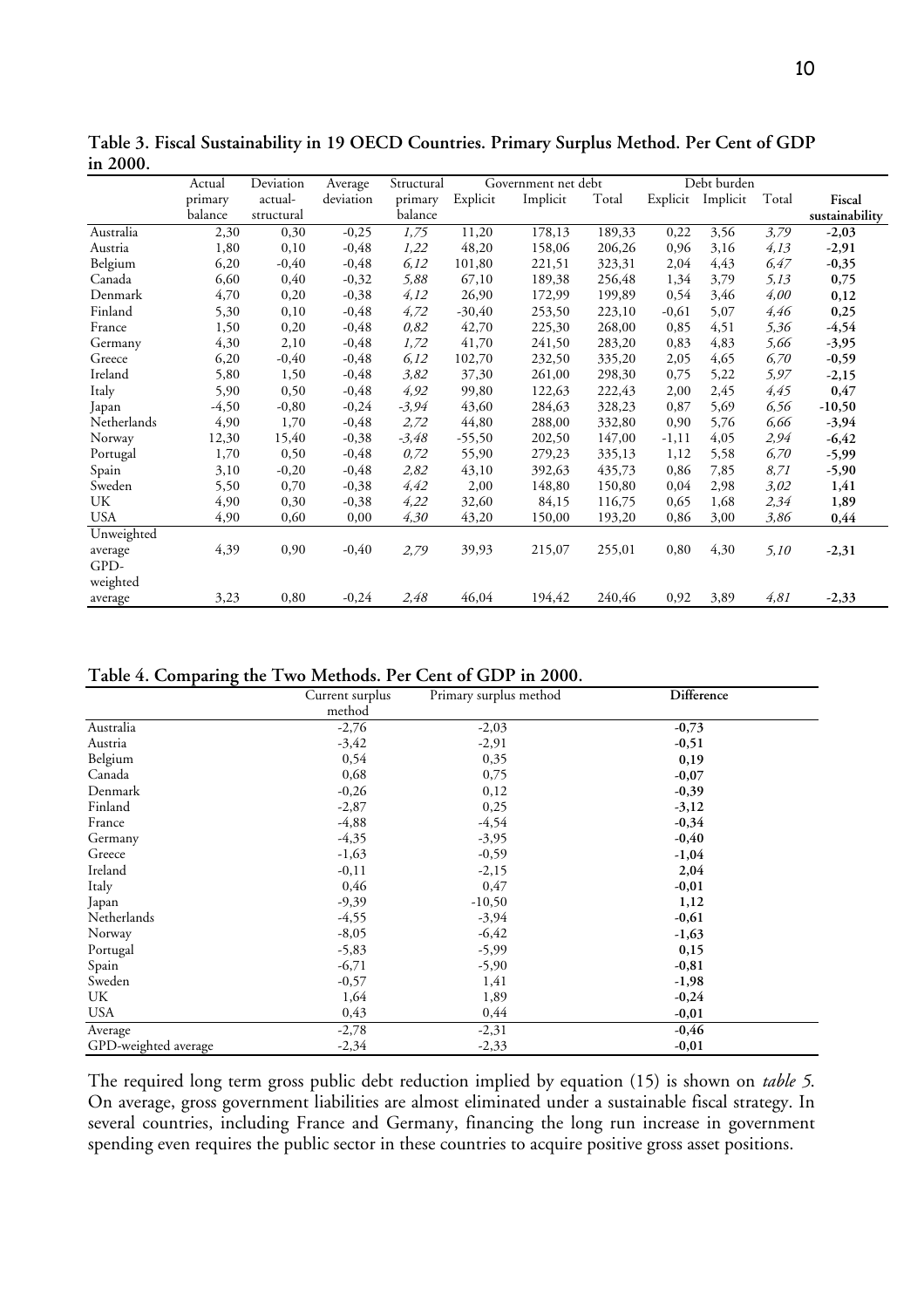|                      | Base year gross debt | Long run debt reduction | Long run gross debt |
|----------------------|----------------------|-------------------------|---------------------|
| Australia            | 25,40                | 59,38                   | $-33,98$            |
| Austria              | 64,10                | 52,69                   | 11,41               |
| Belgium              | 110,70               | 73,84                   | 36,86               |
| Canada               | 105,90               | 63,13                   | 42,78               |
| Denmark              | 50,40                | 57,66                   | $-7,26$             |
| Finland              | 43,50                | 84,50                   | $-41,00$            |
| France               | 64,60                | 75,10                   | $-10,50$            |
| Germany              | 59,60                | 80,50                   | $-20,90$            |
| Greece               | 102,70               | 77,50                   | 25,20               |
| Ireland              | 37,30                | 87,00                   | $-49,70$            |
| Italy                | 112,00               | 40,88                   | 71,13               |
| Japan                | 112,30               | 94,88                   | 17,43               |
| Netherlands          | 57,40                | 96,00                   | $-38,60$            |
| Norway               | 26,10                | 67,50                   | $-41,40$            |
| Portugal             | 55,90                | 93,08                   | $-37,18$            |
| Spain                | 69,70                | 130,88                  | $-61,18$            |
| Sweden               | 56,20                | 49,60                   | 6,60                |
| United Kingdom       | 53,50                | 28,05                   | 25,45               |
| <b>United States</b> | 59,50                | 50,00                   | 9,50                |
| Average              | 66,67                | 71,69                   | $-5,02$             |
| GPD-weighted average | 72,57                | 64,81                   | 7,76                |

**Table 5. Required Long Run Debt Reduction. Per Cent of GDP.** 

Finally, we consider briefly the consequences of changing the interest rate assumption. Using a nominal rate of return of 7 per cent produces the results reported in *table 6*. On average, fiscal sustainability is largely unaffected by changes in the interest rate. This reflects two offsetting influences. On the one hand, a higher interest rate raises the burden associated with the government's outstanding net debt liabilities. On the other and, the present value of future spending increases is reduced which in turn reduces the burden associated with government implicit debt.

However, the impact of interest rate changes varies substantially across countries. Countries with relatively large explicit net debt burdens are adversely affected. These countries include Belgium, Greece and Italy, where permanent increases in the primary surplus of 0,5-0,7 percent are required. Sweden, Norway and Finland, in contrast, with low or negative net government debt positions, face a less stringent requirement for fiscal sustainability.

It is worth pointing out that the interest rate and growth enter symmetrically, but with opposite sign, in equation (8). This implies that the results concerning interest insensitivity carries directly over to the case of a higher growth rate: Fiscal sustainability is approximately unaffected. Again, substantial cross-country variation occurs. A country with a relatively large explicit debt burden will tend to gain, while a country with a relatively large implicit debt will have to tighten fiscal policy to maintain sustainability. This latter effect comes about because, when fiscal policy is sustainable and future changes in the primary surplus are negative, part of the future fiscal burden is covered through current taxes. And, relative to current GDP levels, higher future GDP levels imply that the share of current tax receipts devoted to debt reduction should increase.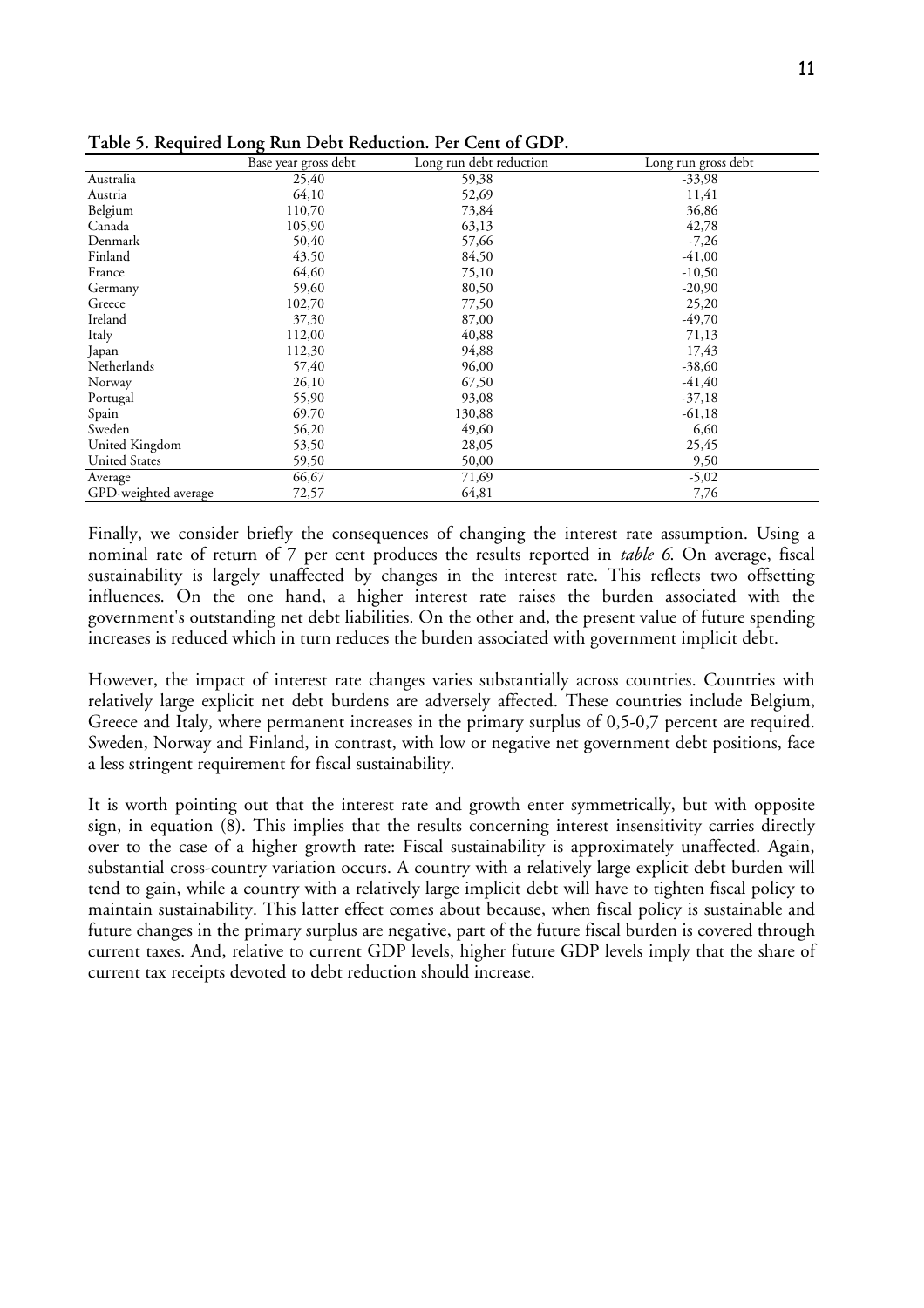|                      | Baseline required |          |       |          | Required primary surplus at |       |          | Effect on             |         |  |
|----------------------|-------------------|----------|-------|----------|-----------------------------|-------|----------|-----------------------|---------|--|
|                      | primary surplus   |          |       |          | 1 ppt higher interest rate  |       |          | fiscal sustainability |         |  |
|                      | Explicit          | Implicit | Total | Explicit | Implicit                    | Total | Explicit | Implicit              | Total   |  |
|                      | debt              | debt     |       | debt     | debt                        |       | debt     | debt                  |         |  |
| Australia            | 0,22              | 3,56     | 3,79  | 0,34     | 3,17                        | 3,50  | $-0,11$  | 0,40                  | 0,28    |  |
| Austria              | 0,96              | 3,16     | 4,13  | 1,45     | 2,81                        | 4,26  | $-0,48$  | 0,35                  | $-0,13$ |  |
| Belgium              | 2,04              | 4,43     | 6,47  | 3,05     | 3,94                        | 6,99  | $-1,02$  | 0,49                  | $-0,53$ |  |
| Canada               | 1,34              | 3,79     | 5,13  | 2,01     | 3,37                        | 5,38  | $-0,67$  | 0,42                  | $-0,25$ |  |
| Denmark              | 0,54              | 3,46     | 4,00  | 0,81     | 3,08                        | 3,88  | $-0,27$  | 0,38                  | 0,12    |  |
| Finland              | $-0,61$           | 5,07     | 4,46  | $-0,91$  | 4,51                        | 3,59  | 0,30     | 0,56                  | 0,87    |  |
| France               | 0,85              | 4,51     | 5,36  | 1,28     | 4,01                        | 5,29  | $-0,43$  | 0,50                  | 0,07    |  |
| Germany              | 0,83              | 4,83     | 5,66  | 1,25     | 4,29                        | 5,54  | $-0,42$  | 0,54                  | 0,12    |  |
| Greece               | 2,05              | 4,65     | 6,70  | 3,08     | 4,13                        | 7,21  | $-1,03$  | 0,52                  | $-0,51$ |  |
| Ireland              | 0,75              | 5,22     | 5,97  | 1,12     | 4,64                        | 5,76  | $-0,37$  | 0,58                  | 0,21    |  |
| Italy                | 2,00              | 2,45     | 4,45  | 2,99     | 2,18                        | 5,17  | $-1,00$  | 0,27                  | $-0,73$ |  |
| Japan                | 0,87              | 5,69     | 6,56  | 1,31     | 5,06                        | 6,37  | $-0,44$  | 0,63                  | 0,20    |  |
| Netherlands          | 0,90              | 5,76     | 6,66  | 1,34     | 5,12                        | 6,46  | $-0,45$  | 0,64                  | 0,19    |  |
| Norway               | $-1,11$           | 4,05     | 2,94  | $-1,67$  | 3,60                        | 1,94  | 0,56     | 0,45                  | 1,01    |  |
| Portugal             | 1,12              | 5,58     | 6,70  | 1,68     | 4,96                        | 6,64  | $-0,56$  | 0,62                  | 0,06    |  |
| Spain                | 0,86              | 7,85     | 8,71  | 1,29     | 6,98                        | 8,27  | $-0,43$  | 0,87                  | 0,44    |  |
| Sweden               | 0,04              | 2,98     | 3,02  | 0,06     | 2,65                        | 2,71  | $-0,02$  | 0,33                  | 0,31    |  |
| United Kingdom       | 0,65              | 1,68     | 2,34  | 0,98     | 1,50                        | 2,47  | $-0,33$  | 0,19                  | $-0,14$ |  |
| <b>United States</b> | 0,86              | 3,00     | 3,86  | 1,30     | 2,67                        | 3,96  | $-0,43$  | 0,33                  | $-0,10$ |  |
| Average              | 0,80              | 4,30     | 5,10  | 1,20     | 3,82                        | 5,02  | $-0,40$  | 0,48                  | 0,08    |  |
| GPD-weighted average | 0,92              | 3,89     | 4,81  | 1,38     | 3,46                        | 4,84  | $-0,46$  | 0,43                  | $-0,03$ |  |

**Table 6. Interest Rate Sensitivity of Fiscal Sustainability. Per cent of GDP in 2000.** 

### **4. Concluding remarks**

On average, at approximately 1,5 percent of GDP, current fiscal consolidation in the OECD countries is insufficient to cover the expected rise in spending on welfare state programs. The shortfall equals about 2,3 percent of GDP, but sustainability problems are heavily concentrated among core EMU member states and Japan. These countries accordingly face significant fiscal challenges in the longer term. The results therefore also imply that the current trend towards a more lax fiscal stance in several EU countries may contribute to future government solvency problems unless matched by - current or future - cuts in government spending.

Total government debt, taking into account both net assets and the future budgetary implications of welfare state programs in place, is equal to almost 2,5 times OECD GDP. Servicing these obligations requires maintaining primary surpluses averaging over the business cycle slightly less than 5 per cent of GDP.

Future revisions should focus on, first, taking into account the budget implications of private retirement savings and means-testing of government transfers. So far, this has only been done for Denmark. Second, more detailed projections, especially with respect to government consumption, could be included. Third, the tax treatment of public pensions should be examined, where in this paper we have only made very rough adjustments for the taxation of transfers. Finally, the time path of the budget impact, as captured through the adjustment speed parameter, could be made country specific in order to capture the consequences of different patterns of demographic dynamics across countries.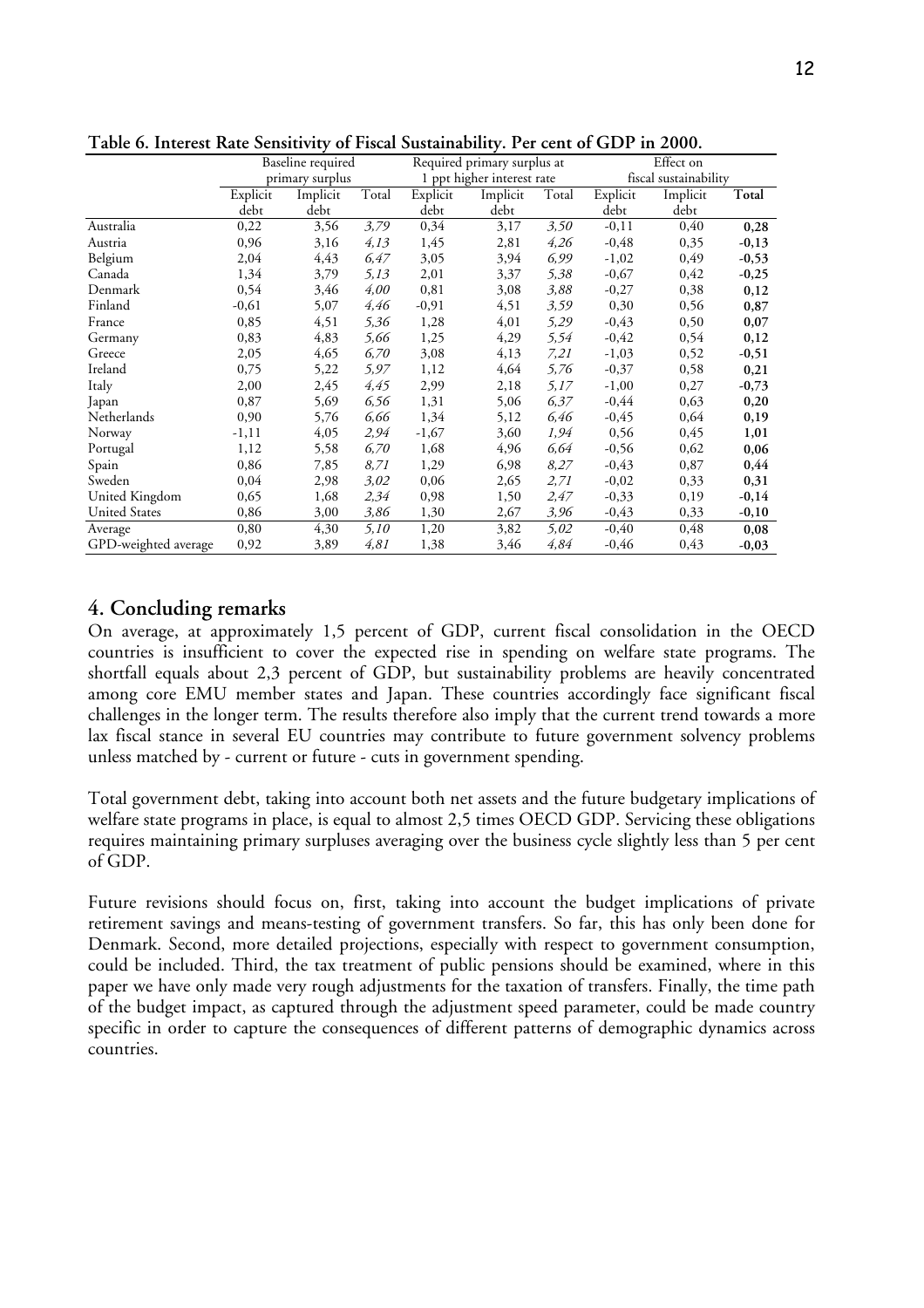#### **References**

- Balassone, Fabrizio and Daniele Franco, "Assessing Fiscal Sustainability: A Review of Methods with a View to EMU", Bank of Italy, 2001.
- Blanchard, Olivier, Jean-Claude Chouraqui, Robert P. Hagemann and Nicola Sartor, "The Sustainability of Fiscal Policy: New Answers to an Old Question", *OECD Economic Studies* 15, 1990.
- Jensen, Svend Erik Hougaard, and Søren Bo Nielsen, "Population Ageing, Public Debt and Sustainable Fiscal Policy", *Fiscal Studies* 16, 1995.
- Ministry of Finance, *The Danish Economy Medium Term Survey 2000*, Ministry of Finance, 2000.